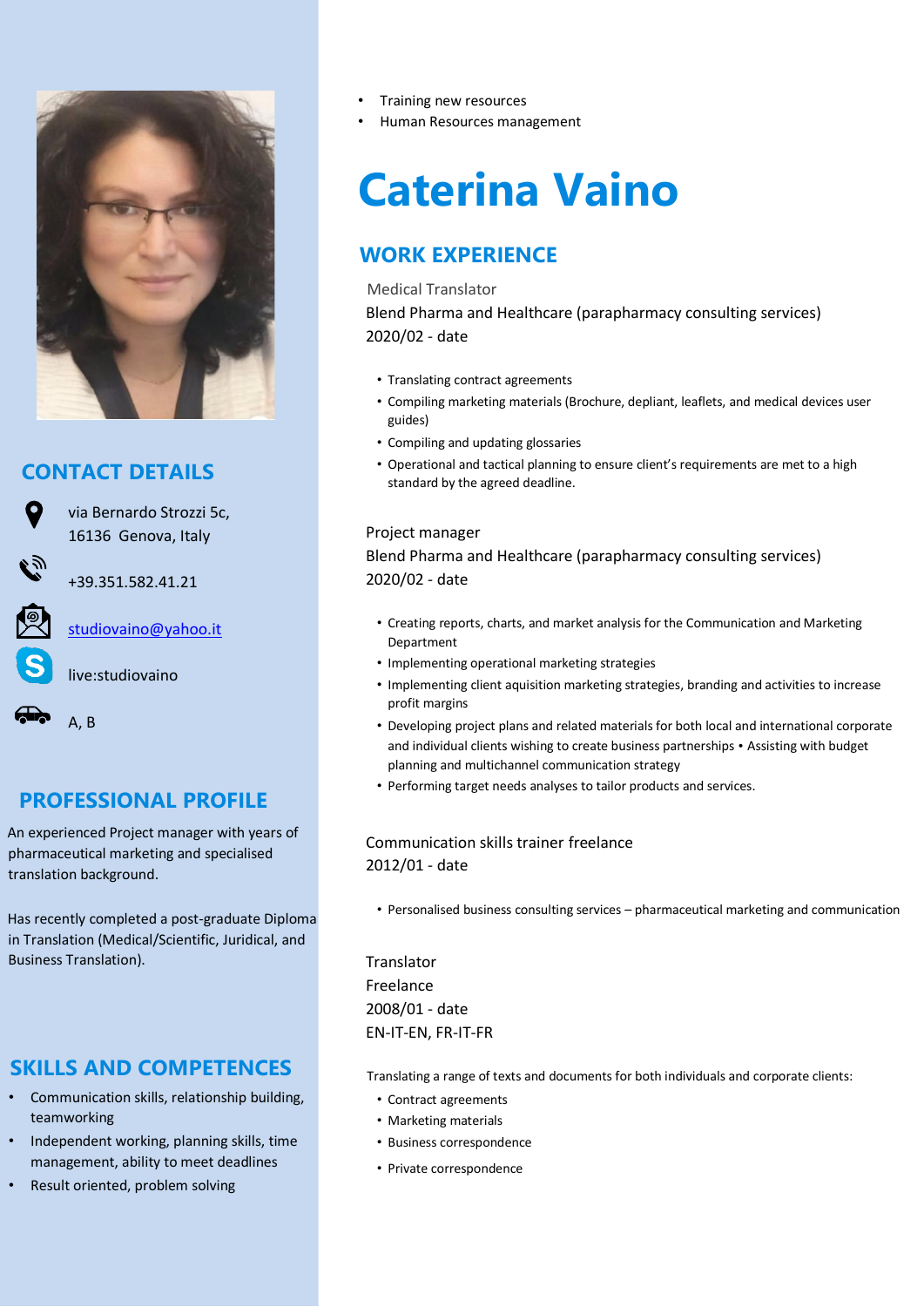• Communications skills training course for medical sales representatives

Project manager

Hering Laboratori (pharmaceutical manufacturer) 2013/01 – 2019/12

• Managed communication and marketing projects for both Italian and foreign

clients

• Translated medical/scientific texts for trade fairs and conferences abroad

Trade Show Staff Agenzia Macchina Creativa

2005/03 – 2007/12

- Welcomed visitors, provided multilingual information service (IT-EN-FR)
- Assisted with event planning in Italy and abroad
- Worked as an usher and ticket taker
- Provided information and distributed information materials to visitors

English, French language tutor Private clients 2002/01 – 2004/12

- Created personalised training plans for middle and high school students Tutoring
- Delivered English and French language lessons to individuals and groups.

## **EDUCATION AND QUALIFICATIONS**

Postgraduate Diploma in Translation

SSIT- Scuola Superiore per Interpreti e Traduttori Pescara, 2022/02

- Postgraduate diploma in translation EN-IT-EN, FR-IT
	- SDL Studio Trados Professional 2021

Specialising Master in Pharmaceutical Marketing and Management Istum – istituto di studi di management Milan, 2019/02

- Sales Management
- Human Resources Management
	- Project Management

Master's Degree in Political Science and International relations Università degli Studi

## **LANGUAGE SKILLS**

Italian

| English | Native C1      |
|---------|----------------|
| French  | C <sub>1</sub> |
| German  | A <sub>2</sub> |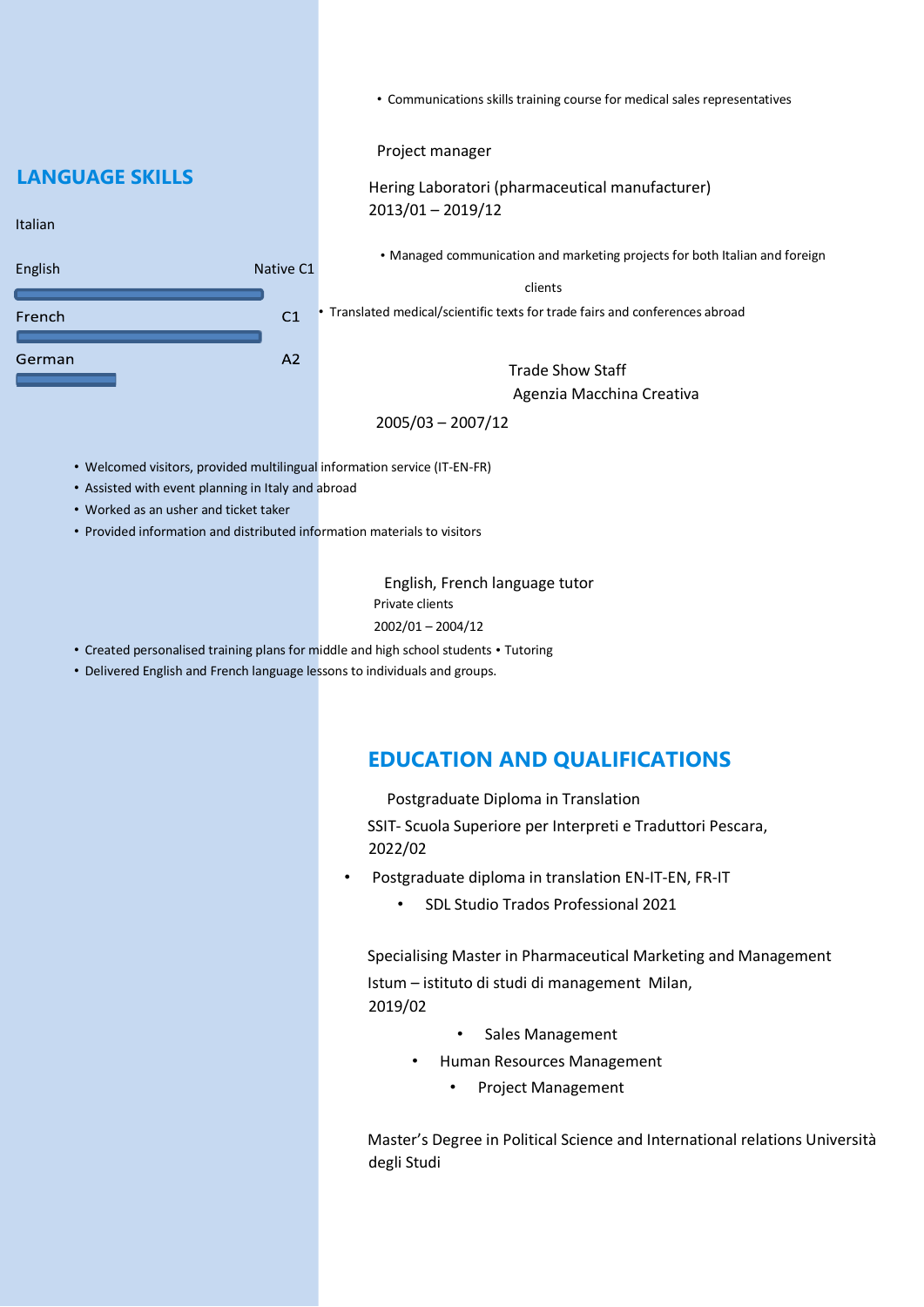Genoa

High School Diploma in Foreign Languages: English, French, German Liceo Linguistico Santa Dorotea

Genoa

## **INDEPENDENT TRAINING AND COURSES**

Academy of Human Resource Development: Communication and Human Resources Management

HRD Training Group

Milan, 2014

• Specialising Master in Communication and Neuro-Linguistic

Programming

Leadership School: PNL and Communication Foundations and

**Techniques** 

HRD Training Group Milan, 2010 Main subjects:

- Effective and Persuasive Communication
- Time Management
- Body Language
- Transactional Analysis

## **TECHNICAL SKILLS AND COMPETENCES**

Competent user of Windows 10, Microsoft Office (Word, Excel, PowerPoint) Competent user of email clients, internet browsers (MS Edge, Chrome)